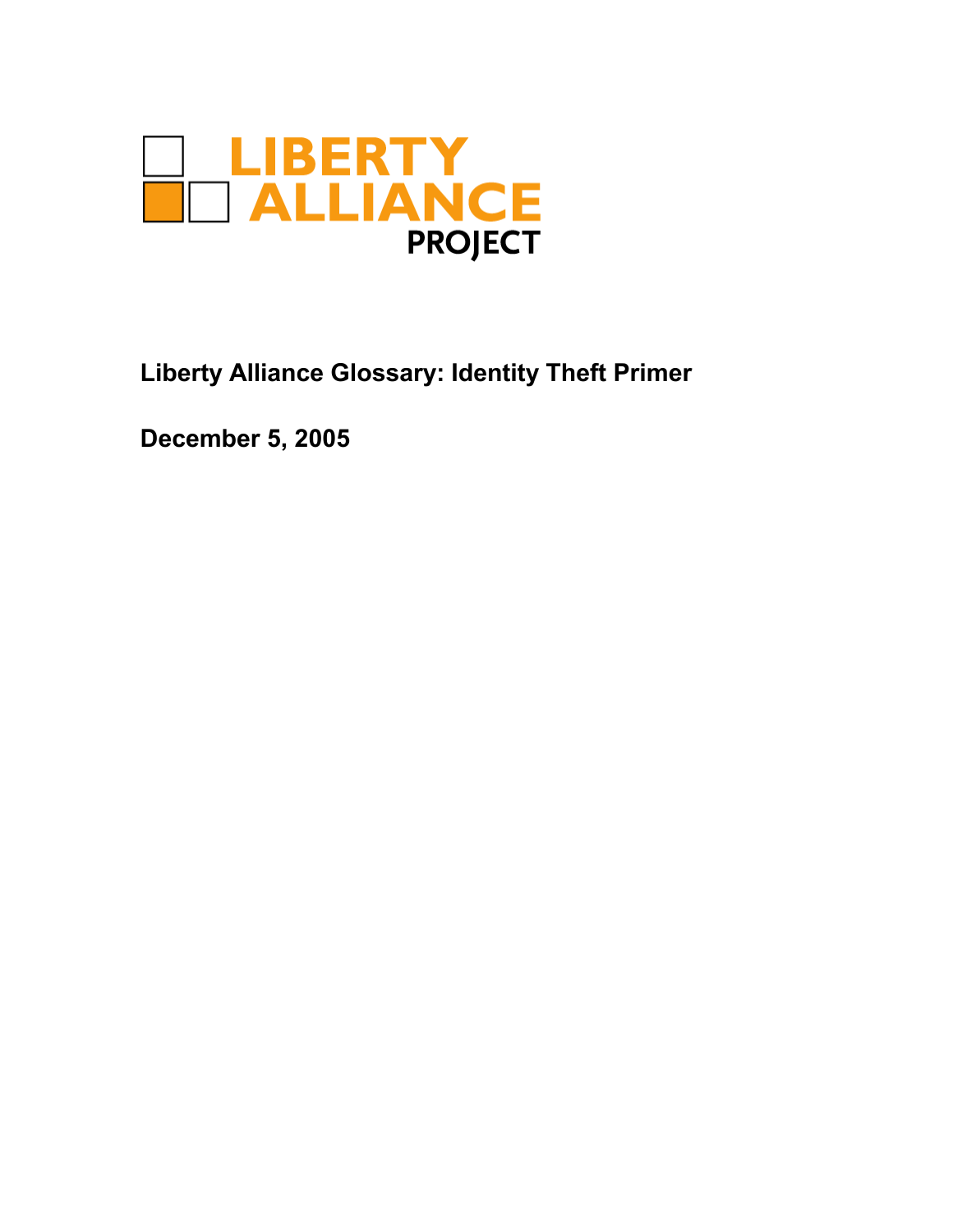## **Appendix A – Glossary of Attack Vectors**

**Dumpster Diving**: Personal information found in the trash may be used to access accounts and perform account maintenance.

**Evil Twins**: An "evil twin" is a wireless network that pretends to offer trustworthy Wi-Fi connections like the kind commonly found a local coffee houses, airports and hotels, but .is actually a ruse designed to steal the consumer's passwords and credit card numbers.

**Family Members, Friends and Co-workers**: It is estimated that one-fourth to one-half of all identity theft is committed by family members who may know authentication information.

**False ATM Card Readers**: Fake ATM machines located in public places capture card numbers and PINs without dispensing money.

**Hacking**: This attack vector involves obtaining unapproved access into an organization's computer systems, databases or intranet to steal confidential information. Financial services organizations, schools, large retailers and payment processors are frequent targets.

**Hacking wireless networks**: While wireless network technology is amazingly cost-effective, if it is deployed carelessly it can be staggeringly insecure. Because of a lack of enforceable standards for information security controls, it is in fact possible for a corporation to utilize this kind of technology insecurely, exposing critical data to anyone with the right equipment to eavesdrop on it. Worse, this equipment is starting to show up in some portable ATM machines, which means that ATM card numbers and PINs have been compromised via this means.

**Insiders**: One of the greatest threats to data comes from within organizations. It is estimated that a significant percentage of identity theft is committed with information stolen by employees or other participants in transactions or services. Getting access often requires little technical expertise, and high-capacity storage devices like USB thumb drives can easily accommodate the customer databases of even the largest companies, so it is extremely easy for this type of data to literally "walk out the door".

**Keyboard Loggers**: A keyboard logger is a piece of software that is designed to permit an attacker to record all the keystrokes that are made on a PC keyboard and upload the information to another location. The purpose of this software is to obtain credit card numbers and user-IDs / passwords to sensitive systems. There are a number of different ways in which systems can be infected with keyloggers, but the usual ways are via e-mail-borne viruses, or by visiting compromised web sites.

**Mail theft**: Credit card offers, convenience checks or outgoing checks may be stolen and used fraudulently.

**Pharming**: This attack occurs when a consumer types in a correct Web page only to be misdirected to a fraudulent site. The criminal does this by surreptitiously changing some of the address information that Internet Service Providers store to speed up Web browsing. This attack is knowns as DNS (Domain Name Service) Poisoning or – more colorfully - pharming.

**Phishing**: involves using fake emails set up to look like they come from a financial organization or online retailer, to trick the consumer into providing personal information. Because many phishing attacks originate overseas, and because Web sites are quite hard to shut down immediately, the average life span of a phishing attack is over two days.

**Pretexting** is a particular kind of social engineering where a thief, armed with just a bit of information, calls a bank pretending to be the account holder and works their way into access.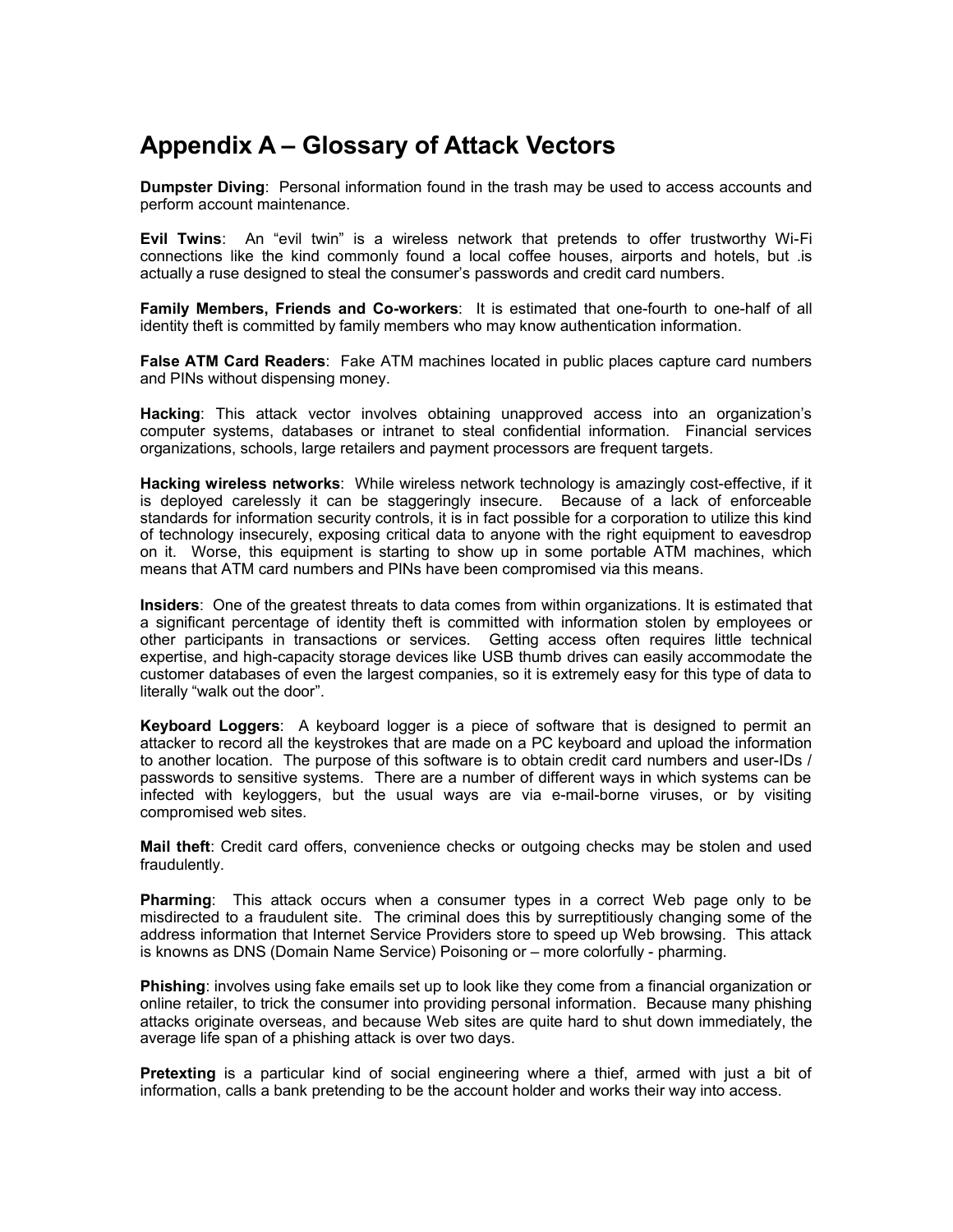**Privileged Access**: Elevated rights to access resources; generally administrator or root privileges, data base administrator privileges or the like.

**Shoulder Surfing**: Simply looking over someone's shoulder may yield PINs, user IDs and other confidential data.

**Social Engineering**: A common type of offline attack that involves exploiting human nature to gain personal information. Often an attacker gets information by simply asking for it, pretending that they are someone in authority who has a right to get it or to gain access to something.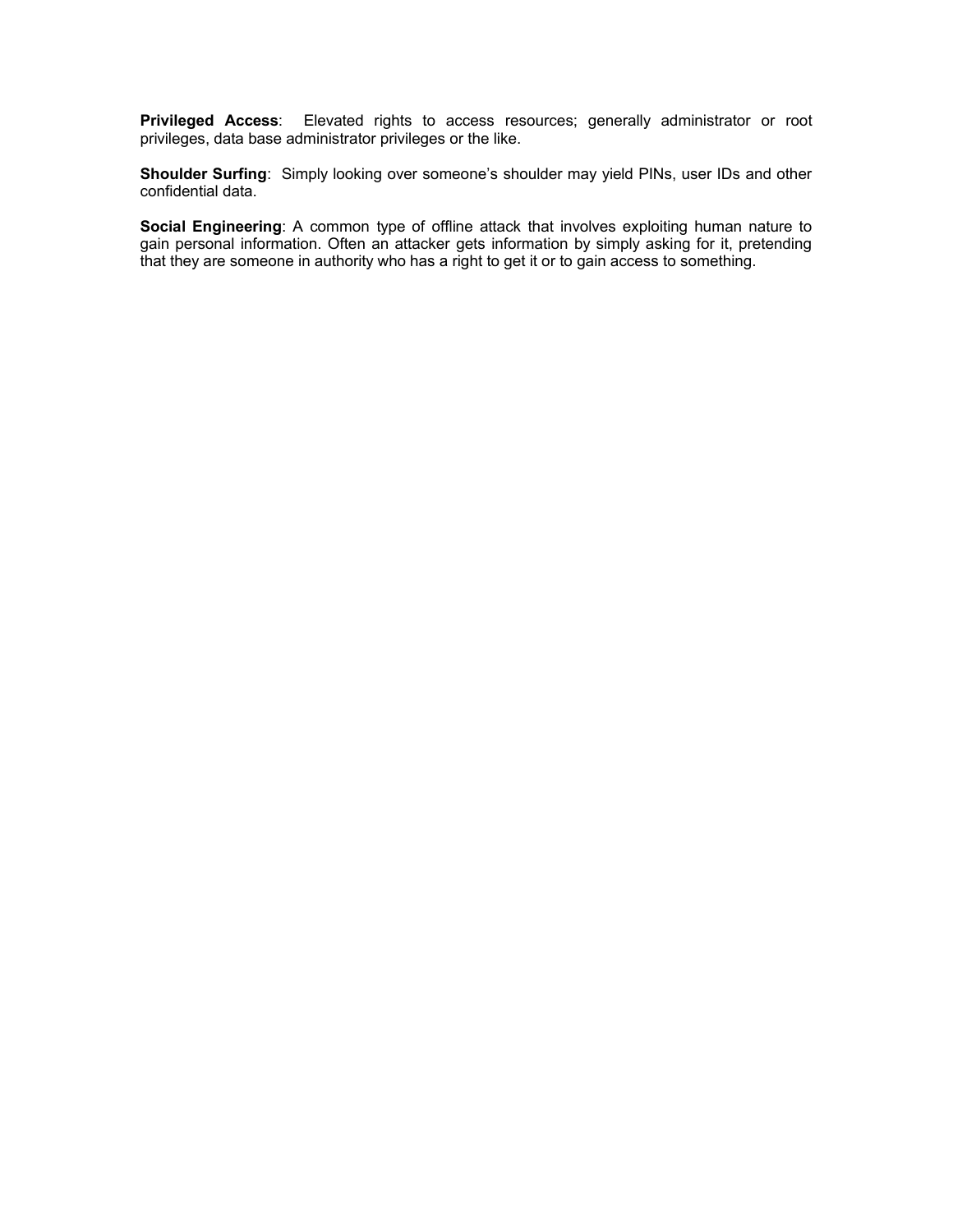## **Appendix B – Glossary of Mitigations**

**Access controls and user privileges:** Access Control is any mechanism by which a system grants or revokes the right to access some data, or perform some action. Access Control systems include:

- File permissions, such as create, read, edit or delete on a file server.
- Program permissions, such as the right to execute a program on an application server.
- Data rights, such as the right to retrieve or update information in a database.

**Airsnarfing:** A simple rogue wireless access point setup utility designed to demonstrate how a rogue AP can steal usernames and passwords from public wireless hotspots.

**Anti-spyware:** Spyware is a general term used for software that performs certain behaviors such as advertising, collecting personal information or changing the configuration of your computer, generally without appropriately obtaining your consent. Anti-spyware is software that is designed to check a computer for spyware and other unwanted software and help remove it.

**Anti-virus:** Software which protects a computer from infection from viruses and worms: small, sometimes destructive, self-propagating programs usually transmitted via the Internet or discs. Infected machines can lose data and spread viruses to other computers**.**

**Audit controls:** A control is a protective, measurable action which enhances the probability that established objectives will be achieved, reduces the probability of exposure to undesirable events, reduces the impact of those events if they occur, and reduces the recovery time following and undesirable event.

**Browser toolbar:** A toolbar is a row, column or block of onscreen buttons or icons that, when clicked, activate certain functions of the program.

**Encryption:** Any procedure used in cryptography to convert plaintext into ciphertext in order to prevent any but the intended recipient from reading that data.

**Encrypted payload:** Encryption of portions of transmitted data, while leaving headers and nonconfidential data as plaintext.

**Honey pots/honey nets:** A honey pot is a computer system on the Internet that is expressly set up to attract and "trap" people who attempt to penetrate other people's computer systems. A honey net is a network set up with intentional vulnerabilities; its purpose is to invite attack, so that an attacker's activities and methods can be studied and that information used to increase network security. A honey net contains one or more honey pots.

**HIPS (Host Intrusion Protection Systems):** A software package that loads and runs on the host system requiring protections. HIPS attempts to detect and respond to attempted intrusions into a host server or desktop/notebook system. A HIP complements firewalls or anti-virus software by thoroughly inspecting the contents of network packets arriving at the host and the behavior of the host application software or operating system.

**Multi-factor authentication:** Combining two or more authentication techniques together to form a stronger or more reliable level of authentication. This usually involves combining two or more of the following types:

- Secret something the person knows
- Token something the person has
- Biometric something the person is.